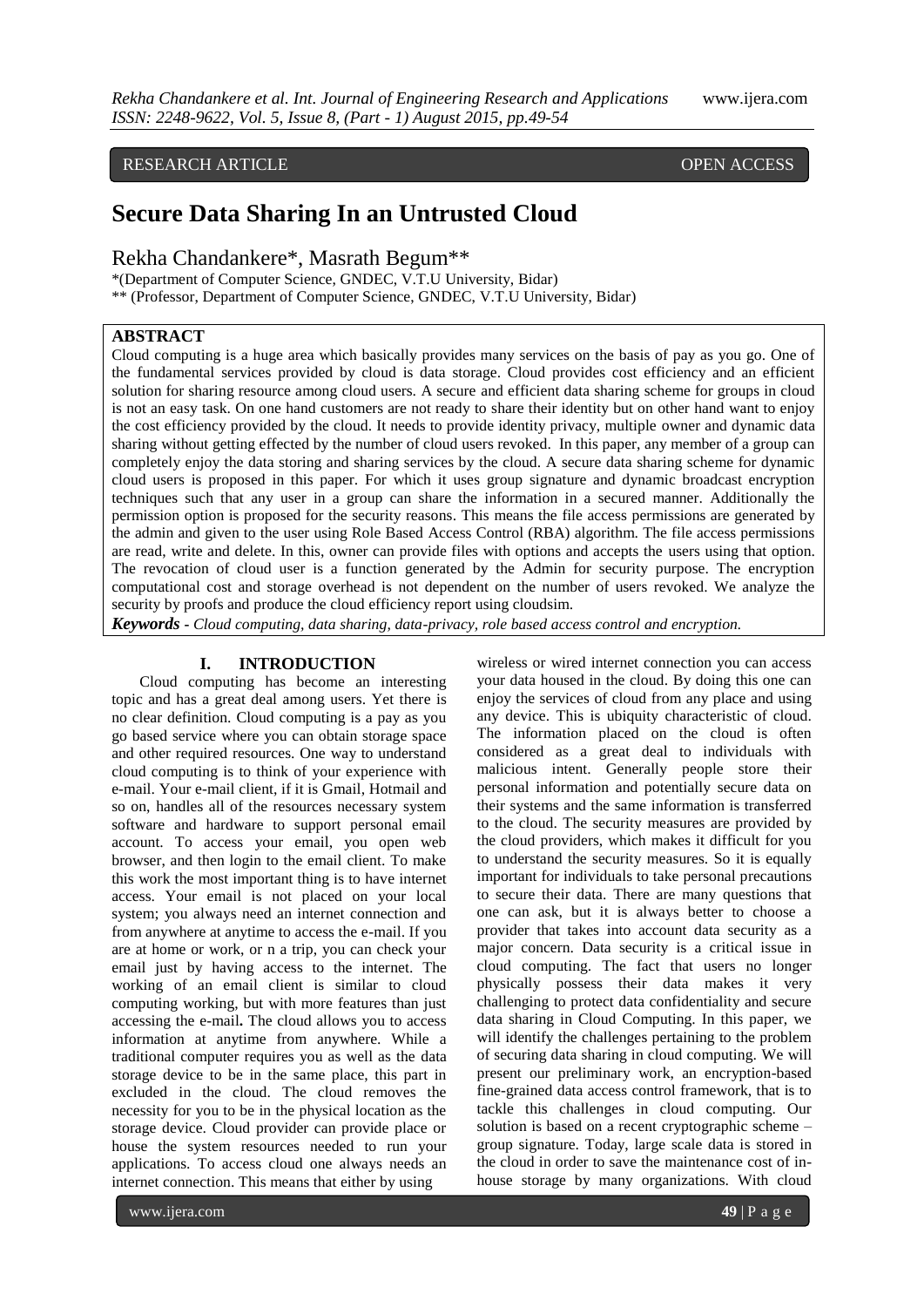storage service, the members of an organization can share data with other members easily by uploading their data to the cloud. Examples of organizations which may profit from this cloud storage and sharing service are numerous, such as international enterprises with many employees around the world, collaborative web application providers with a large user base, or institution deal with big data, health care service provider coordinating data from doctors, researcher's, patient's etc. Cloud computing also has many challenges that, if not taken precaution, may obstruct its fast growth. One of the major challenges faced by cloud applications is data security and is a great concern for the cloud user when they store their sensitive data on the cloud servers. These concerns are basically originated from the fact that cloud servers are operated by commercial providers which are very likely to be outside of the trusted domain of the users. Data confidential against cloud servers is hence frequently desired when users outsource data for storage in the cloud. In some practical application systems, data confidentiality is not only a security/ privacy issue, but also of juristic concerns. Let us consider an example, in healthcare application scenario use, disclosure of protected information system should meet the requirements of health insurance probability and accountability. In order to provide an efficient and secure data storing and sharing by the cloud we need to firstly consider the identity privacy, second, the multiple ownership that is; any member in the group can store and share the data by the cloud and finally, dynamically storing the data without getting effected by the number of users revoked. This is achieved by using group signature and dynamic broadcast encryption technique.

#### **II. LITERATURE SURVEY**

In [2], Armbrust et al. propose a cryptographic primitive, Proxy Reencryption with Private Searching (PRPS). This scheme allows the owner and the users to access and query the data in an untrusted cloud, while maintaining the privacy of the query as well as the data from the cloud providers. This is constructed on proxy re-encryption; that is public key encryption with the keyword search and the dual receiver cryptosystem.

In[3], a virtual private storage service based on cryptographic techniques is proposed which aims to provide security of private cloud and the functionality and cost savings of public cloud.

S.Yu et al. [4] presents a fine-grained, scalable and data confident system called as key policy Attribute Based Encryption (ABE) where the cipher text can be decrypted by a constant number of pairing. In this technique the data owner used a random key to encrypt the data file. Using a set of attributes this random key is again encrypted. And a group manager assigns an access structure and its corresponding

secret key to authorized user, such that if the data file attributes satisfy the access structure provided by the manager then only the user can decrypt the ciphertext.

In [6] Lu et al. introduces a secure provenance scheme based on the bilinear pairing techniques. The proposal is characterized by providing the information confidentiality on sensitive documents stored in cloud, anonymous authentication on user access, and provenance tracking on disputed documents. This scheme is based on group signatures and ciphertext policy attribute based encryption. In which each user is provided with two keys group signature key and attribute key.

Waters et al.[7] presents a new methodology for realizing Cipher text-Policy Attribute Encryption (CP-ABE) under concrete and non interactive cryptographic assumptions in the standard model. This solution allows any encryption to specify access control in terms of any access formula over the attributes in the system.

In[8], Kallahalla et al. introduced a secure file sharing on untrusted server. In which the network integrity is protected with file-sign/file-verify keys. Generally, the files are divided into file groups and each group is encrypted with an exclusive file block key. Due to which there is heavy key distribution and more over the file block key needs to be updated and distributed again each time the user is revoked.

Goyal et al.[9] developed a cryptosystem for fine-grained sharing of encrypted data that we call Key-Policy Attribute-Based Encryption (KP-ABE). In this cryptosystem, cipher texts are labeled with sets of attributes and private keys are associated with access structures that control which cipher texts a user is able to decrypt.

In[12], Wang et al. utilize and uniquely combine the public key based homo morphed authenticator with random masking to achieve the privacypreserving public cloud data auditing system, which meets all above requirements.

From the above study we can find that the data sharing among the dynamic user in an untrusted cloud remains a challenging issue. In this paper we present a novel protocol to secure the data sharing in the cloud computing. Compared to above work, this proposal provides following features:

- It provide secret key to each user so it has high security file transmission.
- User is able to share data with others in the group without revealing identity privacy.

It supports efficient user revocation and new user joining.

#### **III. METHODOLOGY**

To fulfill the requirement two methods are used group signature and dynamic broadcast encryption technique.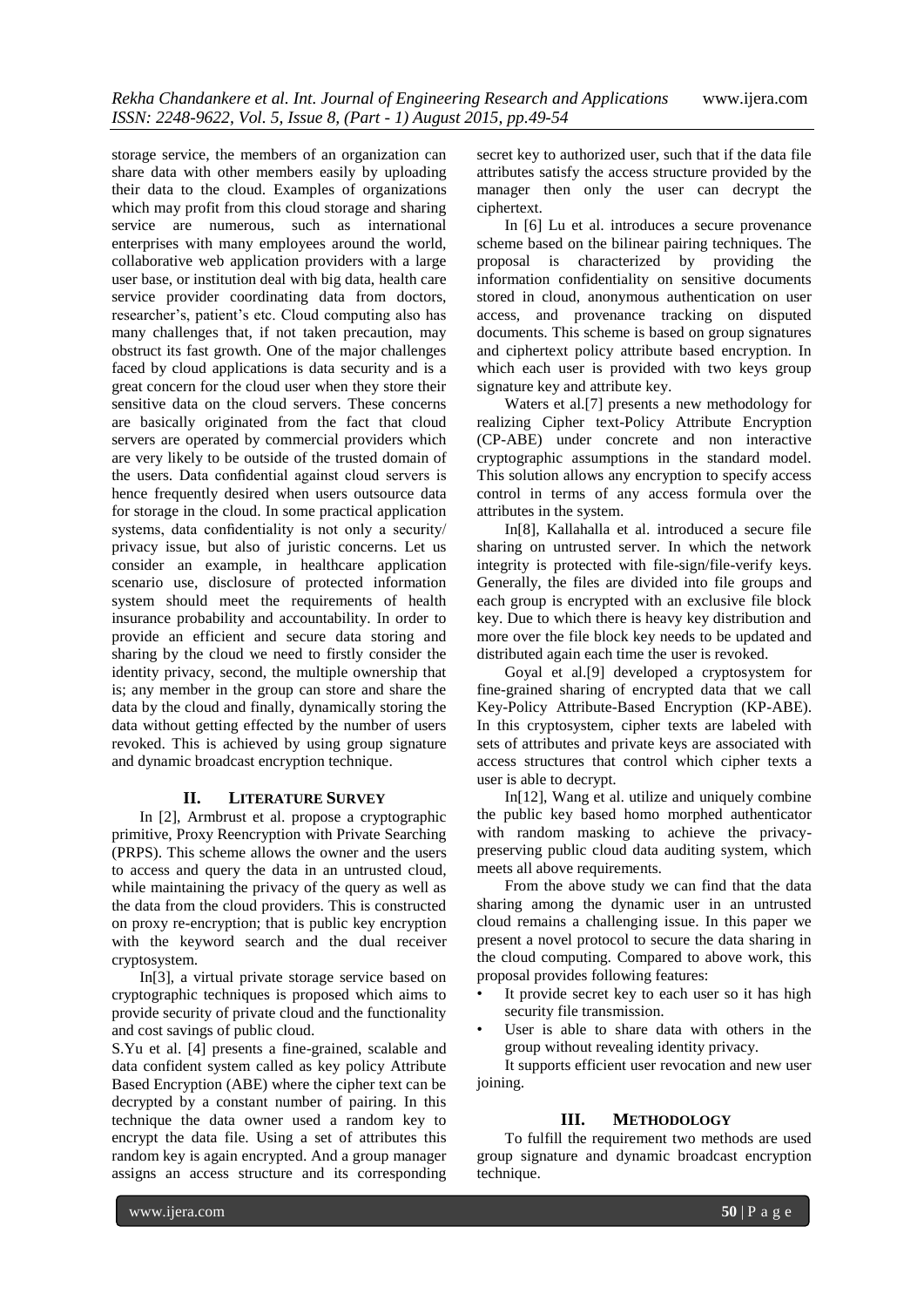#### **3.1 Group Signature:**

This method is first introduced by Chaum and Heyst [11]. In general this scheme allows to preserve the identity of any member of a group while sign up. Also allows admin to disclose the identity when dispute occurs. In this paper, Digital signature with RSA will be used to achieve anonymous access control which supports user revocation efficiently.

# **3.2 Dynamic Broadcast Encryption:**

This technique allows the broadcaster to transmit encrypted data to the members of a group. Also allows the admin to add users dynamically while preserving previously computed information. This means to decrypt the data user need can use the same key. The file sharing in dynamic groups is based on the bilinear pairing technique [10].

#### **IV. PROPOSED SYSTEM**

To overcome the problems presented in our existing system we propose a secure data sharing system in an untrusted cloud. It supports effectively dynamic groups. Specifically, any new registered users can decrypt data files uploaded in the cloud without taking permission of the data owners. User revocation can be easily achieved without changing the secret keys of the other users in a group. The computation and size overhead of encryption remains the same and independent of the number of users revoked. In this method we use secure provenance scheme, this is built upon group signatures and cipher text-policy attribute-based encryption techniques.

In our scheme, the keys are generated with the help of the group signature and these keys are sent to the each user via the e-mails. After receiving this keys and password the user enter into the cloud system. Admin can generate these keys and send to the each user involved in the group. Also the admin can generate the file access permission and the revoke function for security purpose. The file access permissions are provided to the user using RBA based algorithm. The access permissions are read, write and delete permission. The revoke function is enabling the user to access the file which means the authorized person can only access the file. Finally, in our proposed scheme the files are been shared between the dynamic users by the cloud in an efficient and secure manner as shown in the system model where GK is group key and SK is secret key.



**V. MODULES**

The proposed system has following modules:

# **5.1 Admin Process:**

The admin can create a group and add some users to its group. This module will create unique signature for each users. The admin also creates the file access permission using RBA based algorithm and the revoke functions. The Admin can only allow the authorized persons to access the file in the cloud. If the Admin find any one person can perform misbehave for the file access. The admin will have full permission to block the user.

## **5.2 User Process**

In this module authorized user can enter into the cloud system for accessing files. By using the password provided by the admin via e-mail and a group key to the user in order to enter into the group. The group key is same for all members in a particular group. The file access permission is also given to the user. The user can upload or download the data from the cloud server.

#### **5.3 Signature Verification**

Here, the signature is in the form of key. At the registration process the signature is sent to the user's e-mail. This signature verification is mainly used to restrict the file access from unauthorized users. If the outside group member supposed to download the file of other group it will display the message of signature verification false.

# **5.4 Access Permission**

The File Access Permission is given to the user with the help of RBA algorithm. This algorithm will generate the File access Permission based upon the Role of user. The File access permission contains three types of permissions. There are Read permission, Write permission, and delete permission. In this File Access Scheme the user able to delete the file from the cloud storage.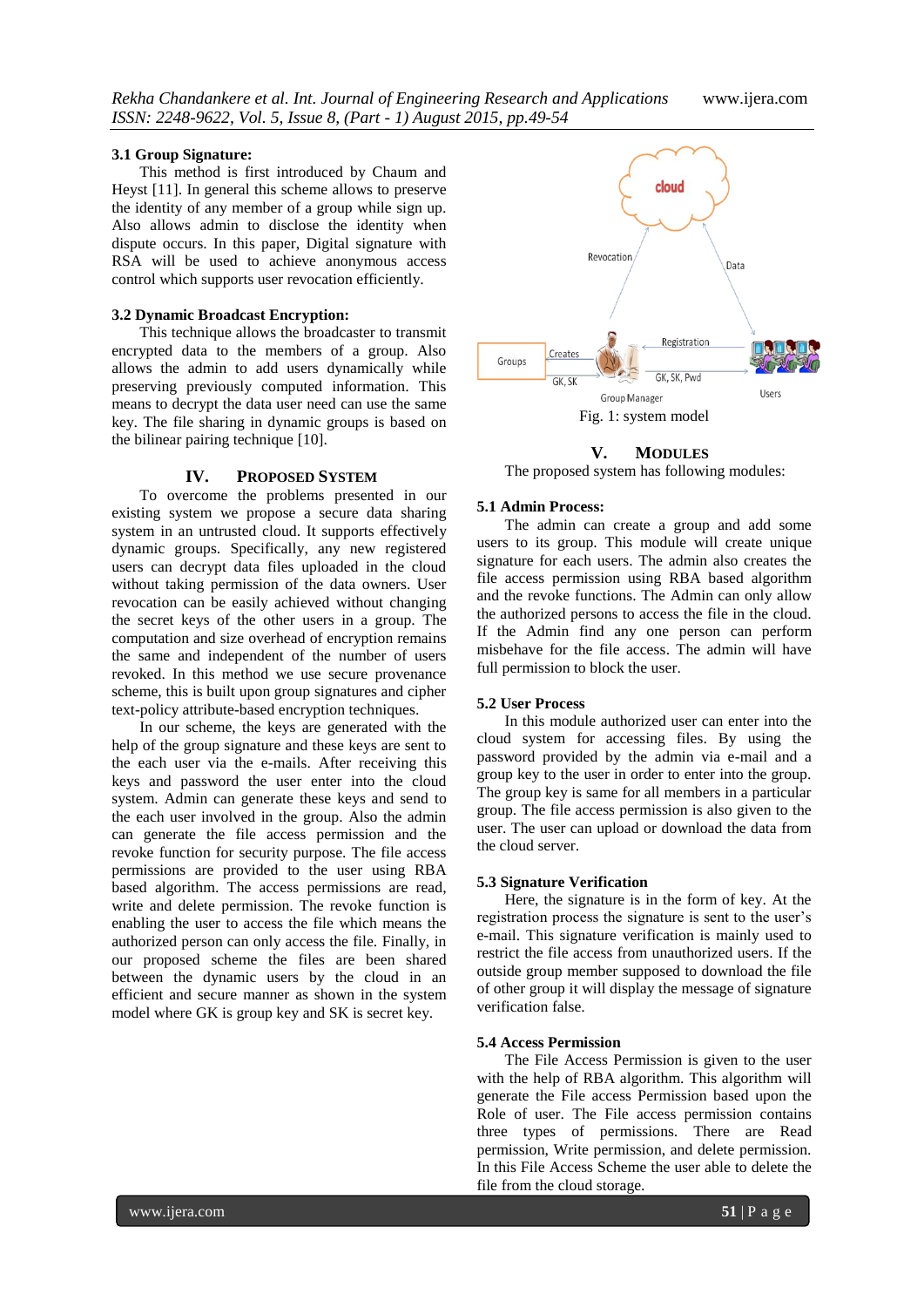#### **5.5 Revocation**

The revocation process is performed by the admin. Here, the admin can provide permission for every file access in the group. The file access permission can be displayed for every user in the group. According to the permission's they will be able to use the data. With the help of revocation function we can easily identify whether the file access user is authorized or not. If the user is unauthorized user the Admin will block the user from accessing the data in the cloud.

#### **5.6 File Sharing**

File sharing is the main module. While uploading data this process asks whether to share email address or not. If shared, the process will show the shared file details with their e-mail address. If the admin want to remove the shared list they can delete the particular shared file list. The file can be shared between the multiple users in the same group effectively.

## **VI. FEASIBILITY STUDY**

# **6.1 Data Sharing**

When the data is shared in file sharing module the e-mail address details are shown. If the admin want to remove the shared list he/she can delete the particular shared file list. The file can be shared between the multiple users in the same group effectively.

Whether cloud-based file sharing is used as an alternative to backup solutions or traditional file sharing, it's clear the technology is obtaining grip as a business tool. Cloud computing may offer risk due to its nature of being impalpable. Many businesses who wish to utilize cloud resources take a chance by hosting their entire network on something that is remotely monitored. This added ease also lessen virtual private network (VPN) costs.

In our proposed concept the file are shared between the more numbers of users in the same group. First the admin give the file access permission and then perform the revocation function to allow the user to share the file across the cloud for security purpose. If the admin identify that the user is not an authorized person. She/he will have the rights to block the user and then delete the file shared list present in our cloud storage system.

## **5.2 File Access Permission**

The file access permission is our additional feature of our concept. The file access permission was generated by the Admin and given to the user to access the file present in the cloud storage system. First the Admin perform the signature verification function on the user side for security purpose. In this verification, the Admin first give the password and key to the user when the user creates the account in

the cloud via the mobile phones. After that with the help of that password and key the admin perform signature verification. The signature is first created for the user by Admin after that verification is performed.

The signature can be created with the help of the Group signature algorithm. The signature may be in the form of the keys. This is used for a security purpose whether the file accessed person is authorized or not. After that perform the signature verification the revocation function is performed. The revocation function is generated by the Admin. This function is used for the privacy and then the authorization purpose. After performing these two functions, the admin provide the file access permission with the help of the RBA algorithm.

The RBA stands for Role Based Access control mechanism. This algorithm allows the user to access the file based upon the role of the user. The role may be in the form of business man, user, etc. Based upon the role of user we can access the file. The file access permission contains the three different kinds of permissions. They are read file access, Write file access and then the delete file access. These different file access permissions are generated by the admin.

# **VII. SYSTEM IMPLEMENTATION**

# **7.1 Privacy Preserving**

Cloud computing utilizes virtual computing technology, where in the cloud users data may be scattered over various datacenter. The cloud service makes it easier for users to access their personal information from the datacenters, and is also distributed and available over Internet. The availability of such information housed in the cloud is critical to provide better services to users and is difficult to authenticate users in case of services sensitive with respect to privacy and security. Users have to provide their identity each time they use different cloud service, this is carried usually by filling an online form and supply delicate personal information (e.g., name, home address, credit card number, phone number, etc.). This leaves a trail of personal information that, if not properly protected, may be misused. Thus, the development of digital identity management (IdM for short) systems suitable for cloud computing is crucial. An important requirement is that customers of cloud services must have control and transparency on which personal information is revealed and how this information is used in order to reduce the risk of identity theft and fraud.

Two main security and privacy concerns of Cloud Computing are:

- Loss of data control and
- Dependence on the Cloud provider.

These two fears can lead to legal and security concerns related to infrastructure, identity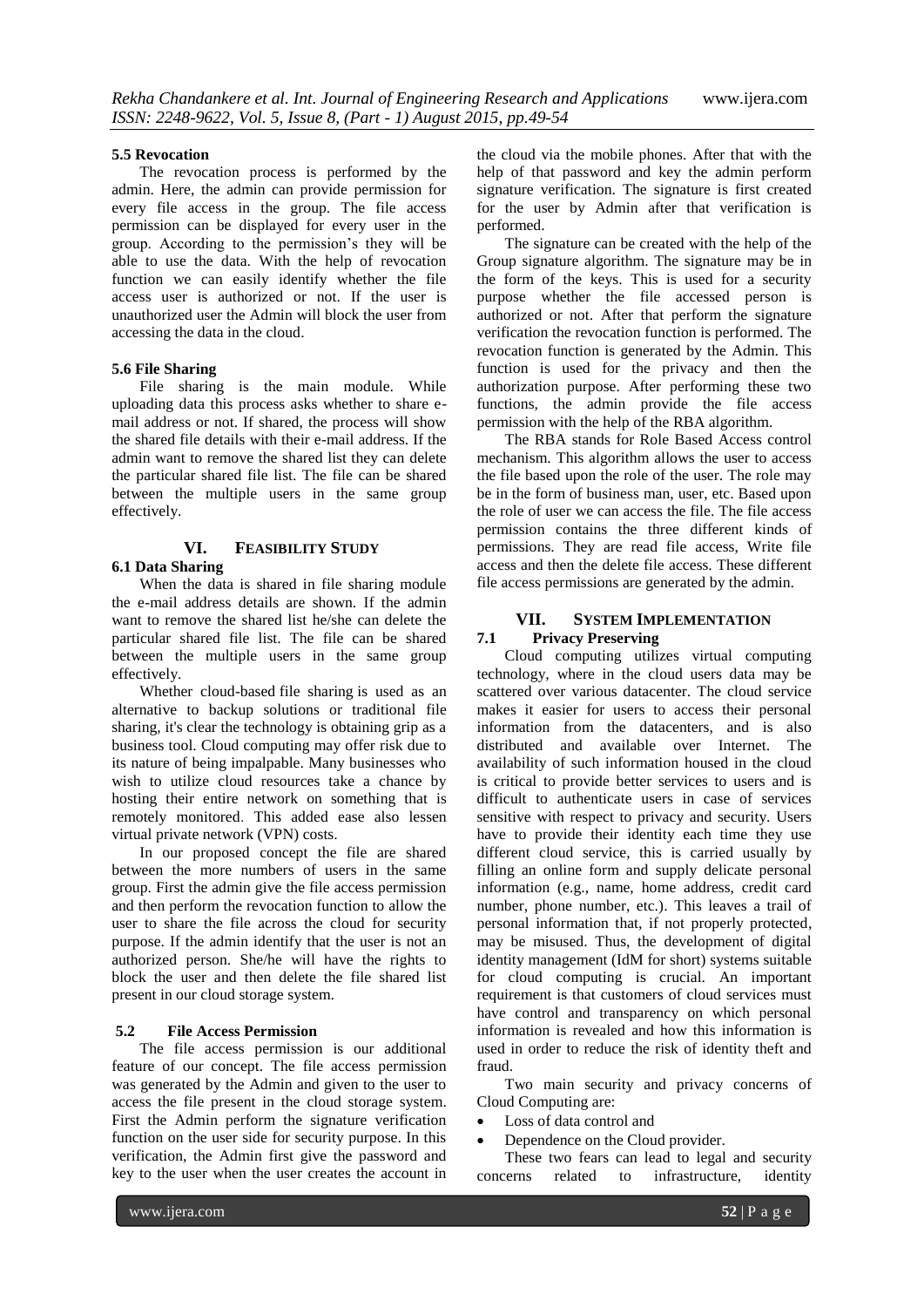management, access control, risk management, auditing and logging, integrity control as well as Cloud Computing provider dependent risks. Most of the customers know the danger of providing data control from their hands to outside provider. This information could be compromised by the Cloud provider themselves or by other competitive enterprises who are customers with the same service provider. There is a potential lack of control and transparency for users on how, when, why and where their data is processed. Data protection requirement are not clearly understood by the customers. The user is unaware of the processing of their data.

Considering the security and privacy issues in cloud computing and then developing efficient and effective solutions are critical concerns. Although clouds allow customers to avoid monetary costs, and expanding their agility by instantly acquiring services and structural resources as and when needed, their unique architectural characteristics also uplift varying security and privacy worries. Both Cloud providers and customers must divide the level of security and privacy in cloud computing environments, but dividing responsibility will vary for various delivery models, this in turn influence cloud extensibility.

Providers on one hand are typically more responsible for the security and privacy of the application services when related to the public cloud. On the other hand the customer organization may be more responsible for providing stringent security needed for the services in the private cloud. The ultimate goal is to allow developers to construct their own applications on some policies. Therefore, clients are basically responsible for securing the applications they build and execute on the plan. Cloud providers are later accountable for alienating the client's applications and workplace from one another. This is implemented at the client side by using group signature and data encryption before it is uploaded into the cloud. Unauthorized users and the revoked are not able to know the content stored in the cloud. This preserves the data confidentiality. Identity privacy is maintained by hiding the actual identity of the user. Anonymity and the traceability is applied by allowing only the authorized users of the group to enter into the cloud and access the data, and the conflict for the ownership is dealt by the admin respectively.

# **7.2 Access Control**

Access control in general term is a procedure that permits, denies or limits access to a system. It may also monitor and log all attempts done to access a system. It is a technique which is important for shielding in computer security. Various models of access control are in use, such as Mandatory Access Control (MAC), Discretionary Access Control (DAC) and Role Based Access Control (RBAC).

These models are known as identity based access control. In all these access control methods, unique names used to identify the users and resources. Identification can be done either directly or by roles assigned to the cloud users. System provides security by controlling access to its data and resources. However, in access control systems different steps such as identification, authentication, authorization and accountability are taken before actually accessing the resources.

Role based Access Control (RBAC) is used in the proposed system to access the files in our cloud environment which determines user's access based on the Job role. The Access control mechanism is generated by the Admin and then the control is provided to the user to access the file stored or upload in our cloud environment. Three different types of access controls are given to the user. There are read the file, write the file and then the delete the file. Thus, for the data operation all the group members are able to access the cloud resources.

#### **VIII. SIMULATION**

To study the performance we use cloudsim as a simulator and use its extension cloudreports to produce html reports. The simulation consists of two components: client side and cloud side. The performance parameters are cost, reliability, network bandwidth, resource provisioning, interoperability, energy and latency.

**8.1 Client Computation Cost in terms of above mentioned metrics:** Consider two customers (Customer24 and Coustomer1) with 5 and 6 virtual machines (VM) for each user. The fig. 2 shows the resource utilization of all the VMs for Customer24. And the fig. 3 shows the execution time of the user Customer24 in the cloud. This shows that we can securely store the data in the cloud.



Fig. 2: resource utilization by a user